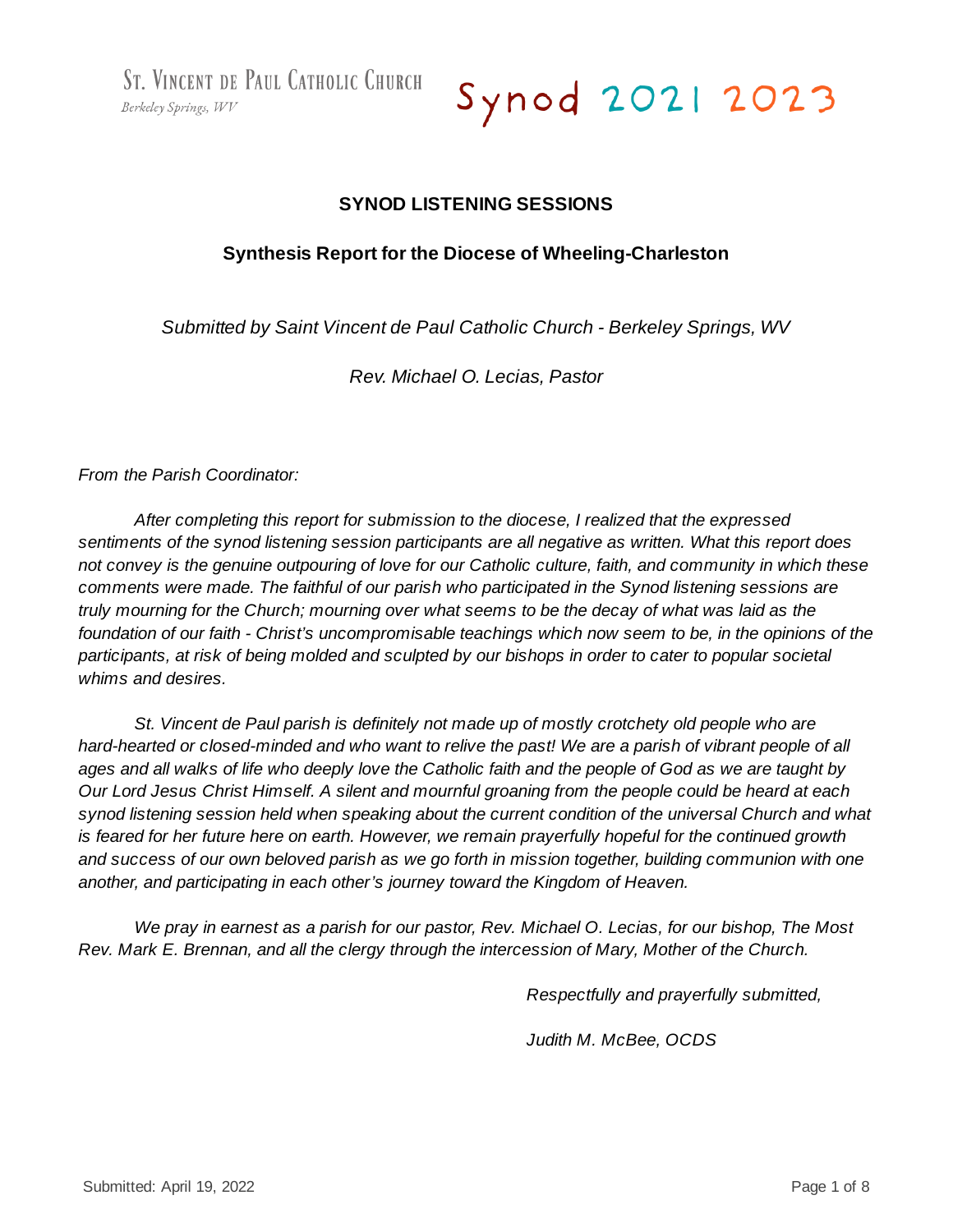# *Topic 1: Companions on the Journey*

- In our Church, who are those who we "walk" with on our faith journey?
- Who are those most active in our parish?
- Who are those who come to Mass quietly and leave quickly?
- What can we do to be a more welcoming community, especially to those who feel left out or are less involved in the life of our parish?

### *Responses:*

- The parish is mostly comprised of elderly parishioners who have served their time in ministries; at this time in their lives, most just want to come to Mass and go home.
- Members have died or have moved away to retire and few young families are moving in to replace them, thus affecting positive growth of the parish and continued renewal of parish life. Concern was expressed that the parish was "dying."
- There are some who just want to come in and then go home they just want to go to Mass and not join in ministry and fellowship
- Companions and those we associate with at the parish help us feel as though we belong
- "Meeting the right people" being invited into ministry by others who are already involved in the various ministries of the parish help with a sense of belonging
- "A sense of belonging" it's a human thing to want to feel a sense of belonging to a group, another person, an organization; belonging to a group is a healing experience
- Growing up in the parish makes one feel comfortable
- "Being divorced is an obstacle to feeling I belong"; ministry to divorced Catholics would be helpful
- We sometimes seem to "build walls around us" which keep us from joining in
- Comments such as "Welcome back!" can be hurtful to some, as though they are being judged for not being at Mass for awhile
- Children can be a distraction, however "if you don't hear crying, the parish is dying"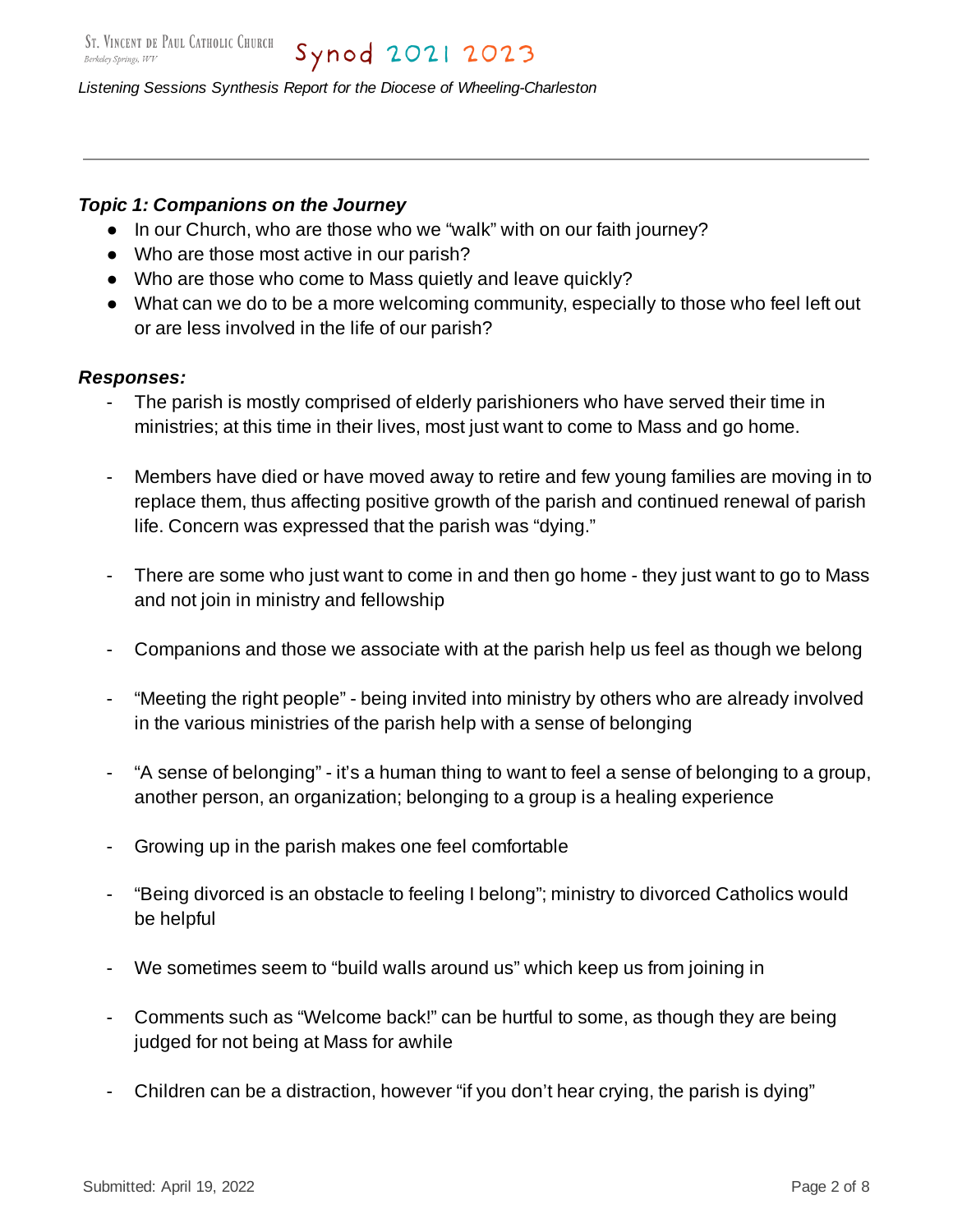- Mass could more accommodating for children, more welcoming, more engagement for children in the Mass
- There could be a Family Mass and "Old Lady" Mass people can choose what Mass they want to go to
- "We should focus on making our parish better first," as we are not confident that this synod will do anything positive for the faithful at large

# *Topic 2: Listening*

- How is God speaking to us through others we encounter?
- How are the laity listened to in the Church, especially women and young people?
- What helps or prevents us from listening to them?
- Are we able to provide opportunities to hear the voices of minorities, those experiencing poverty and excluded from society?
- What are some limitations in our ability to listen, especially to those who have different views than our own?
- How do we listen to the contributions of religious sisters and brothers?

### *Responses: N/A*

# *Topic 3: Speaking Out*

- What barriers do we face when speaking up courageously, candidly, and responsibly in our parish and in our community?
- What enables us to speak up when something is important to us?
- How should we relate to and make use of the media?
- Who speaks on behalf of the Christian community and how are they chosen?

# *Responses: N/A*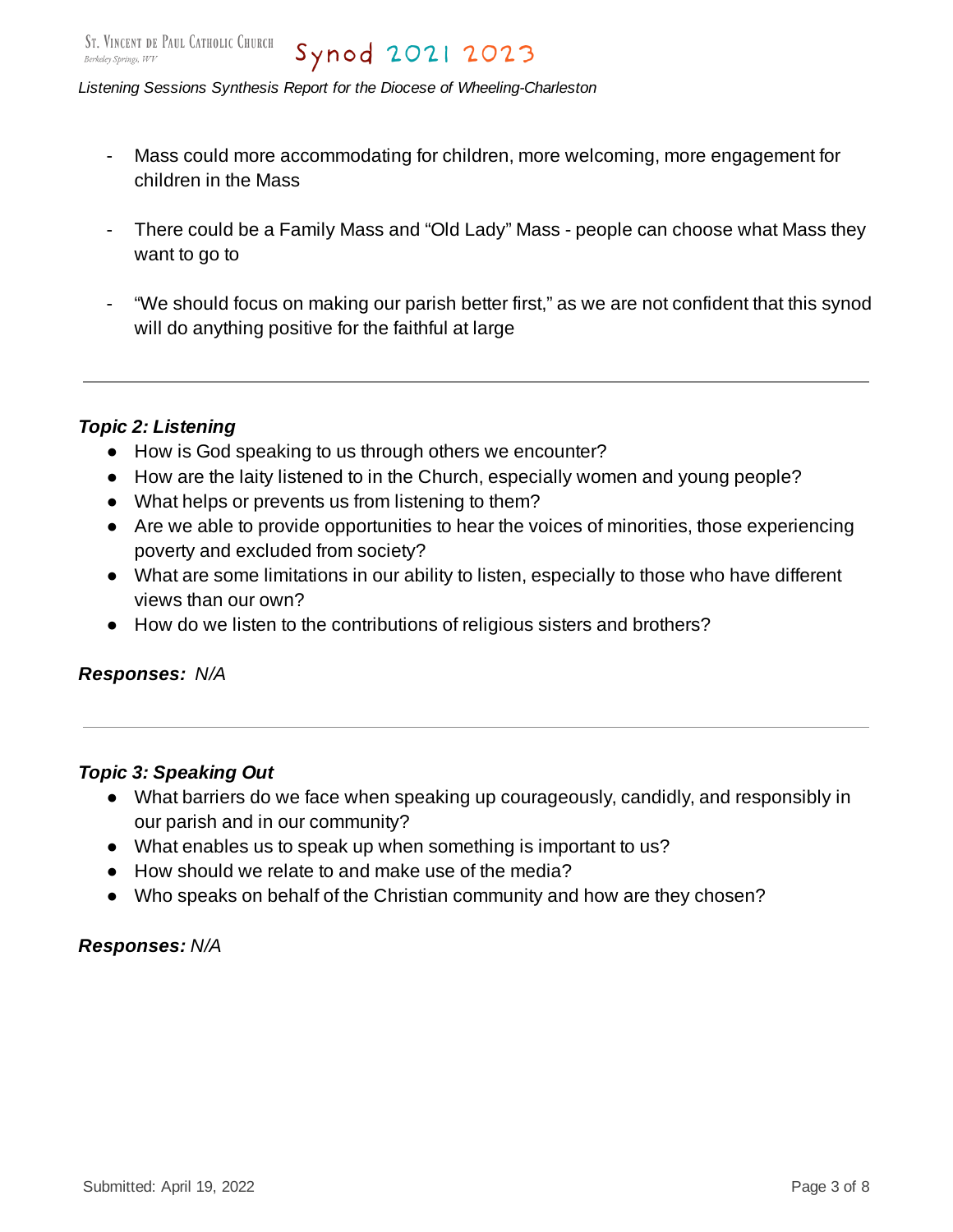# *Topic 4: Celebration*

- Are we and other Catholics convinced that we truly receive Jesus himself in Holy Communion (the Eucharist) and not a mere symbol of him or just a piece of bread?
- How do prayer and liturgical celebrations actually inspire and guide our common life and mission to society?
- How do they inspire our decisions and our actions?
- How do we promote the active participation of all the faithful in the liturgy?
- How do we encourage parishioners to serve in a particular ministry?

# *Responses:*

- The Church seems to lack respect for herself and the world sees this
- So much disinformation and misinterpretation of Church teachings; no corrections are being made to misunderstandings, i.e. eating meat on Fridays
- Bishops are allowing pro-abortion public figures to receive Holy Communion; rationalizing sin
- Bishops are being "politically correct"
- Lack of reverence for the Blessed Sacrament, i.e. tabernacles removed from the center of the church, removal of communion rail, no use of patens
- Receiving the Holy Eucharist in the hands we see the priest disposing of crumbs from the hosts, what about the crumbs on our hands?
- Saddened by controversy over the Tridentine Latin Mass where the Eucharist is the center
- Knights of Columbus could act as guardians of the Blessed Sacrament at Masses should do this all across the country; would ensure consumption of hosts and guard against sacrilege of the Blessed Sacrament
- Catechesis needed regarding being in a state of grace, preparation confession (adding more available hours in the parish)
- We are not drawing others into the Faith because we are not living our own Catholic culture; lack of Catholic identity in our lives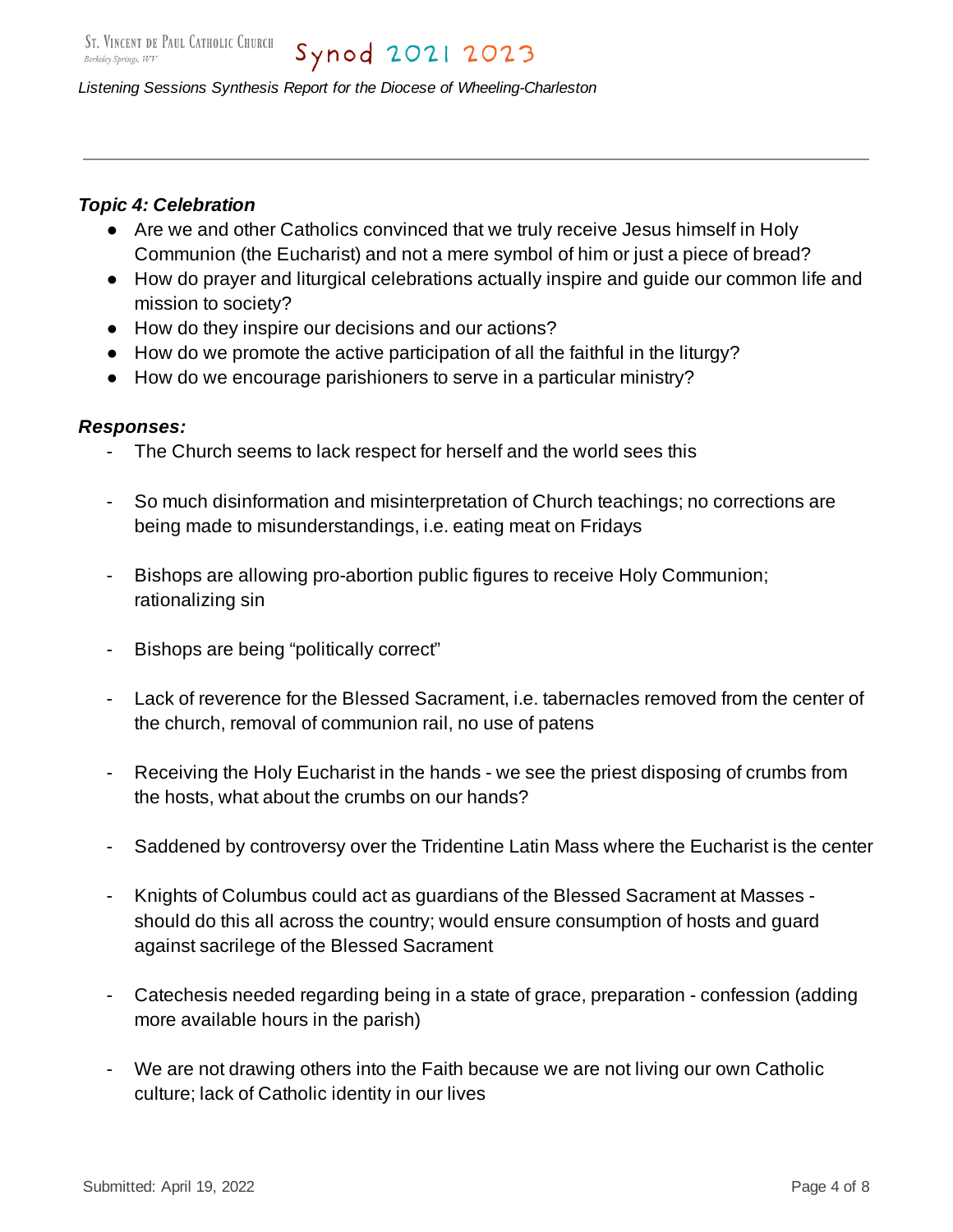- Overall, churches lack beauty and mystical imagery to inspire prayer; minimalism is not conducive to prayer: statutes of Mary and Joseph seem hidden, no beautiful stained-glass windows
- Vocations are not being inspired; youth is seeking and hungering for beauty in our churches
- Congregation doesn't participate in singing as music is lacking; secular themes are being used; lack of chant being used; there seems to be more of a focus on the performance instead of the praise

# *Topic 5: Sharing Responsibility for our Common Mission*

- Since we are all missionary disciples, how is every baptized person called to participate in the mission of the Church?
- What might be some reasons that keep someone from participating in the mission of the Church?
- How does the church community support its members who serve society in various ways (social and political involvement, scientific research, education, promoting social justice, protecting human rights, caring for the environment, etc.)?
- How does the Church help these members to live out their service to society in a missionary way?

# *Responses: N/A*

# *Topic 6: Dialogue in Church and Society*

- Do we make sure to include a diverse group of people in our church community when we have a dialogue?
- Where does this dialogue take place? How do we promote collaboration with neighboring dioceses, religious communities in the area, lay associations and movements, etc.?
- How are differences, conflicts and difficulties addressed?
- What particular issues in the Church and society do we need to pay more attention to?
- What relationship do we have with believers of other religions and with those who have no religious affiliation?
- How does the Church interact with and learn from politics, economics, culture, civil society, and people who live in poverty?

### *Responses: N/A*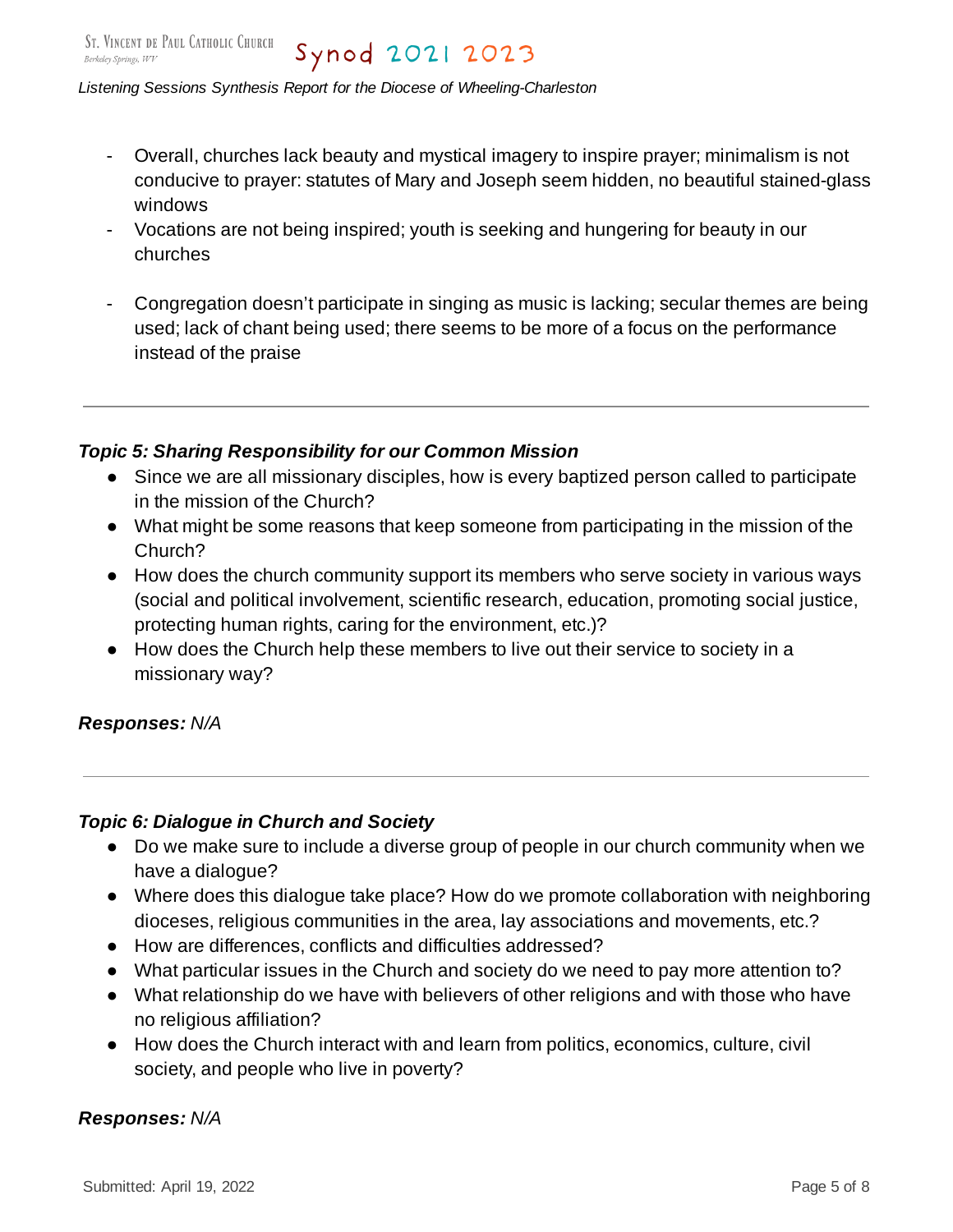### *Topic 7: Ecumenism*

- What relationships do we have with members of other Christian traditions and denominations?
- How can we come together with them to continue the mission of the Church?
- What successes have we achieved working with other Christians?
- What prevents us from coming together?

#### *Responses: N/A*

#### *Topic 8: Authority and Participation*

- How does a Bishop exercise authority in the Church?
- Who should he consult with?
- How does a pastor exercise authority in his parish?
- Who should he consult with?

#### *Responses:*

- Fear of liberalism marching in "I left another denomination for the Catholic Church" over liberalism in the other church, now seeing it come into the Catholic Church via the US Bishops; "I'm disillusioned" seeing corruption in the Catholic Church
- Bishops not correcting politicians who claim they are "devout"; US bishops are "helping aid mortal sin"; "there are no consequences" for public figures; it seems as though there is a "buying of indulgences"; "it seems who you are or how much you donate" determines whether or not you can receive Communion if you are pro-abortion
- "Why don't 'we' (meaning, the faithful) communicate with hierarchy? Does what we say or how we feel make a difference? Bishops are going to do what they want to do anyway."
- Priests who are outspoken about injustices and sacrileges within the Church (i.e., blessing of same sex unions, women priests, etc.) are admonished by the bishops. If bishops don't listen to their priests, then why would we expect them to listen to the faithful?
- Laity feel "judged" for expressing themselves and hold back for fear of retribution from the hierarchy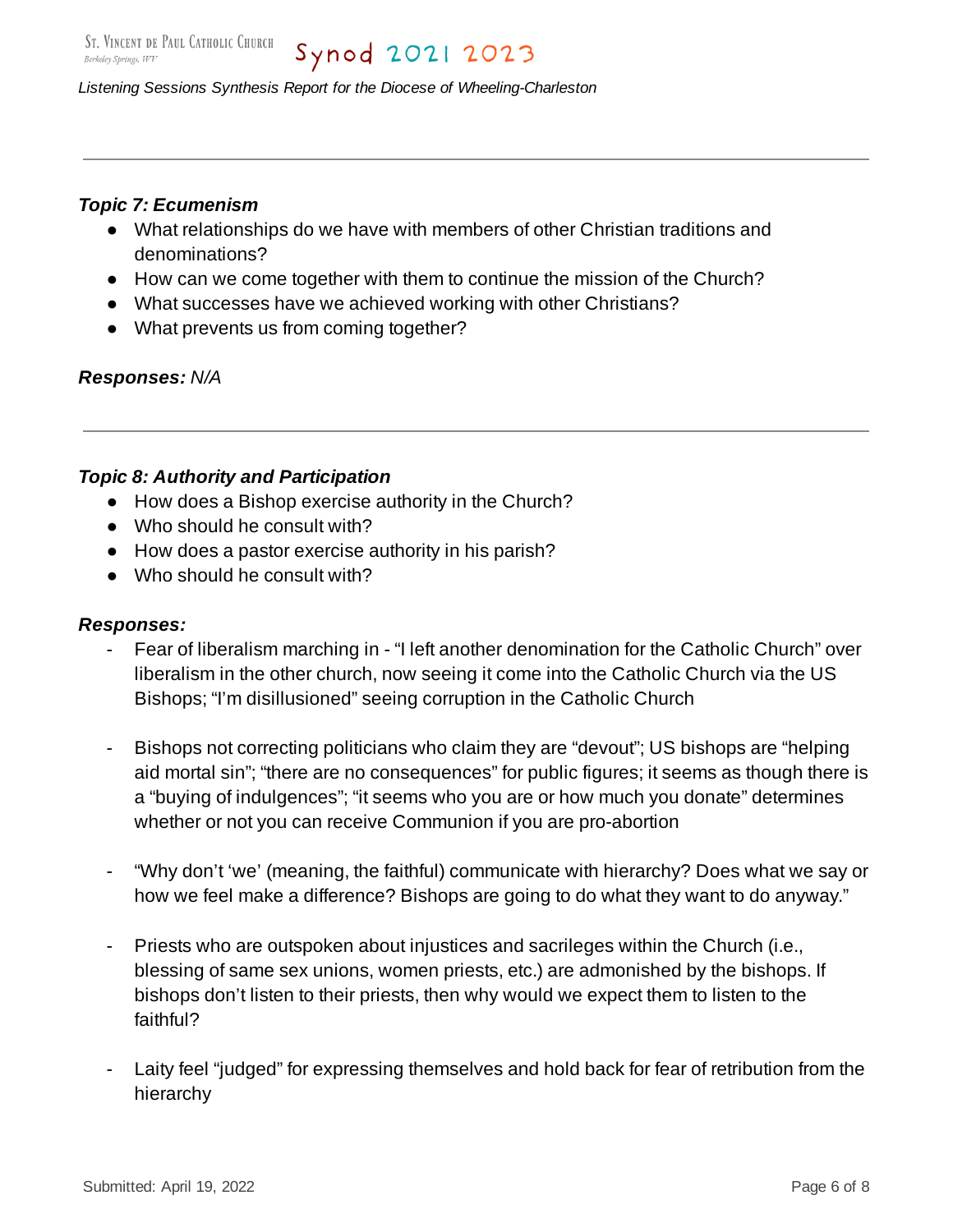- The laity will hold back donations as a way to "communicate" with the hierarchy when teachings of the Church are not upheld by the bishops
- Pope Francis seems like a globalist who has a socialist background (Argentinian); seems he favors socialism, while Pope St. John Paul II fought against socialism and communism; why isn't the Church speaking out against globalism, socialism, and communism?
- Secular politics seem to have infiltrated the Church; what really happened to Pope Benedict XVI?
- The laity feel as though the Church hierarchy are leaving "us" we are not leaving the Church; a "them" and "us" mentality seems to be evident among bishops (i.e. doing whatever is popular instead of upholding Christ's teachings as the laity is expected to)
- "They (the bishops) think we are stupid."
- "I feel intimidated" talking to our pastor; "I'm afraid," "I don't want to ruffle" any feathers
- Prior "bad" experience(s) with a priest; being told "no"
- Our pastor/priests need to be accessible
- How does the priest/bishop communicate with everyone? Signs on the door; letters asking for money
- Parish council; pastor/priest who controls/has final decision with regard to parish life

### *Topic 9: Discerning and Deciding*

- How do we promote participation in decision-making within hierarchical structures?
- Do our decision-making methods help us to listen to the whole People of God?
- What is the relationship between consultation and decision-making, and how do we put these into practice?
- What tools and procedures do we use to promote transparency and accountability?

*Responses: N/A*